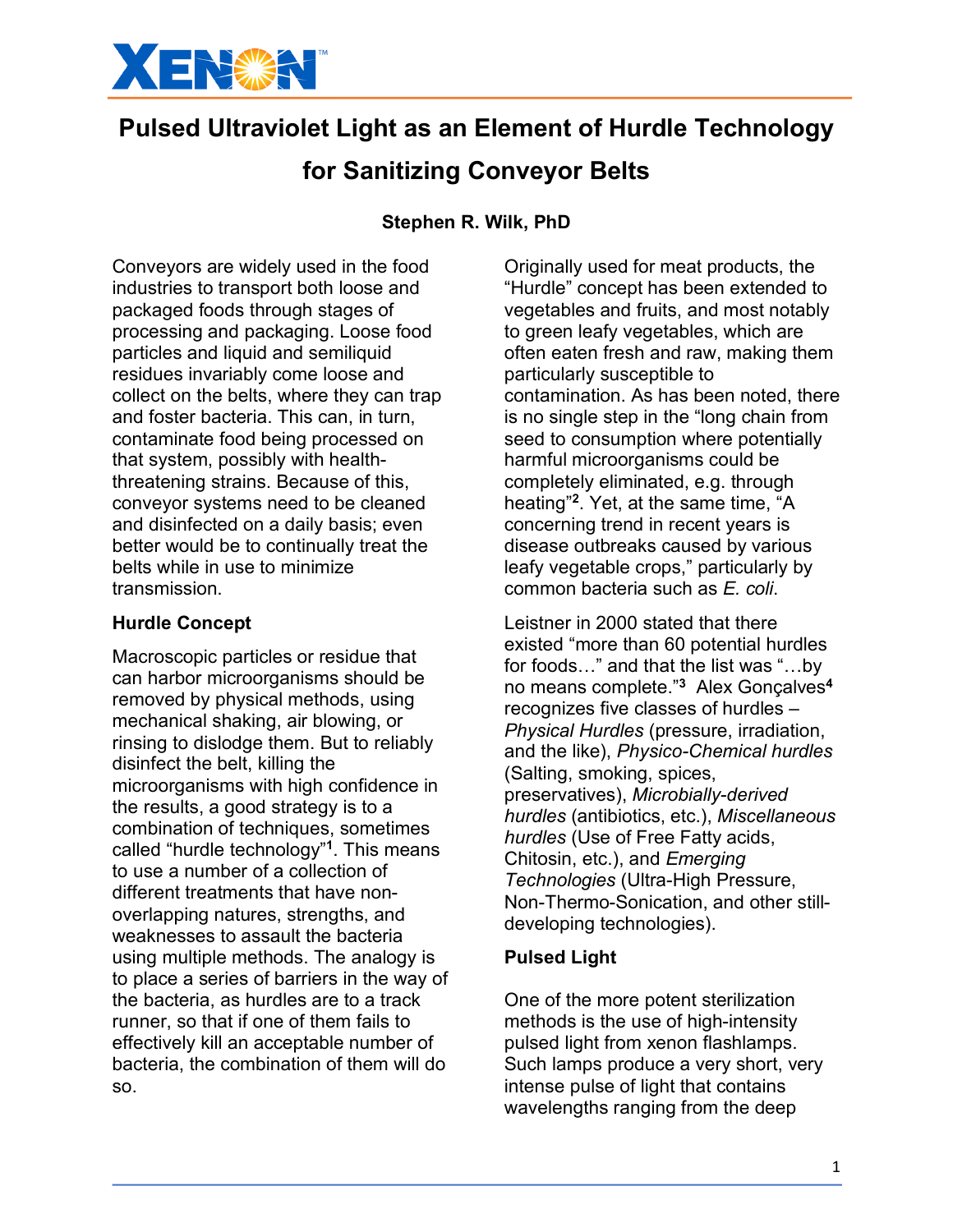ultraviolet below 200 nm through the visible to the near infrared at about one micron. The ultraviolet portion is of particular interest, since it completely overlaps the DNA absorption peaked at 260 nm. Irradiation into this band is particularly deadly to microorganisms. The ultraviolet light breaks the amino acid bonds in the DNA, which recombine "incorrectly" to form pyrimidine dimers. If enough of these form, they cause the DNA to malfunction, and overwhelm the cell's self-repair mechanism, causing the organism to die. One advantage of the xenon flashlamp, as opposed to other sources of ultraviolet light such as LEDs, excimer lamps, and mercury lamps is that the short, intense flash of light is likely to create multiple dimers simultaneously in the same strands, making cell death more probable**5,6**. Pulsing an LED does not have the same effect. Conversely a pulsed xenon flashlamp system stores energy over time and delivers the stored energy in microseconds. This means that peak energies in the order of megawatts can be generated with pulse durations in the millisecond region. This intense peak power is able to penetrate deeper and still create significant damage. The xenon flashlamp system is also completely mercury-free, and there are no disposal problems or concerns.

#### **System Maintenance**

Applicability of any technology for a specific market segment is important and xenon Pulsed Light is no exception. To be deployable it needs to conform to norms of maintenance and handling of similar equipment. In Food and Pharmaceutical industries for example,

the requirement is of wash-down and stainless steel designs where harborage of bacterial needs to be minimized. In conveyor systems the mounting of the lamp housing to eliminate any chance of broken glass plays a critical role in terms of safety.



*Figure 1. Deployment into the food processing environment requires design for wash-down and clean-in–place. Stainless Design, Folded Edges and flush mount for flashlamp window is ideal.*

Methods to facilitate maintenance with non-technical staff become a critical consideration when deploying the solution. The XENON flashlamp solution for example has tool-less access to service and replace the lamps.



*Figure 2. Tool-less entry and easy maintenance is key to successful implementation.*

Finally, XENON flashlamps are completely mercury-free, and there are no disposal problems or concerns.

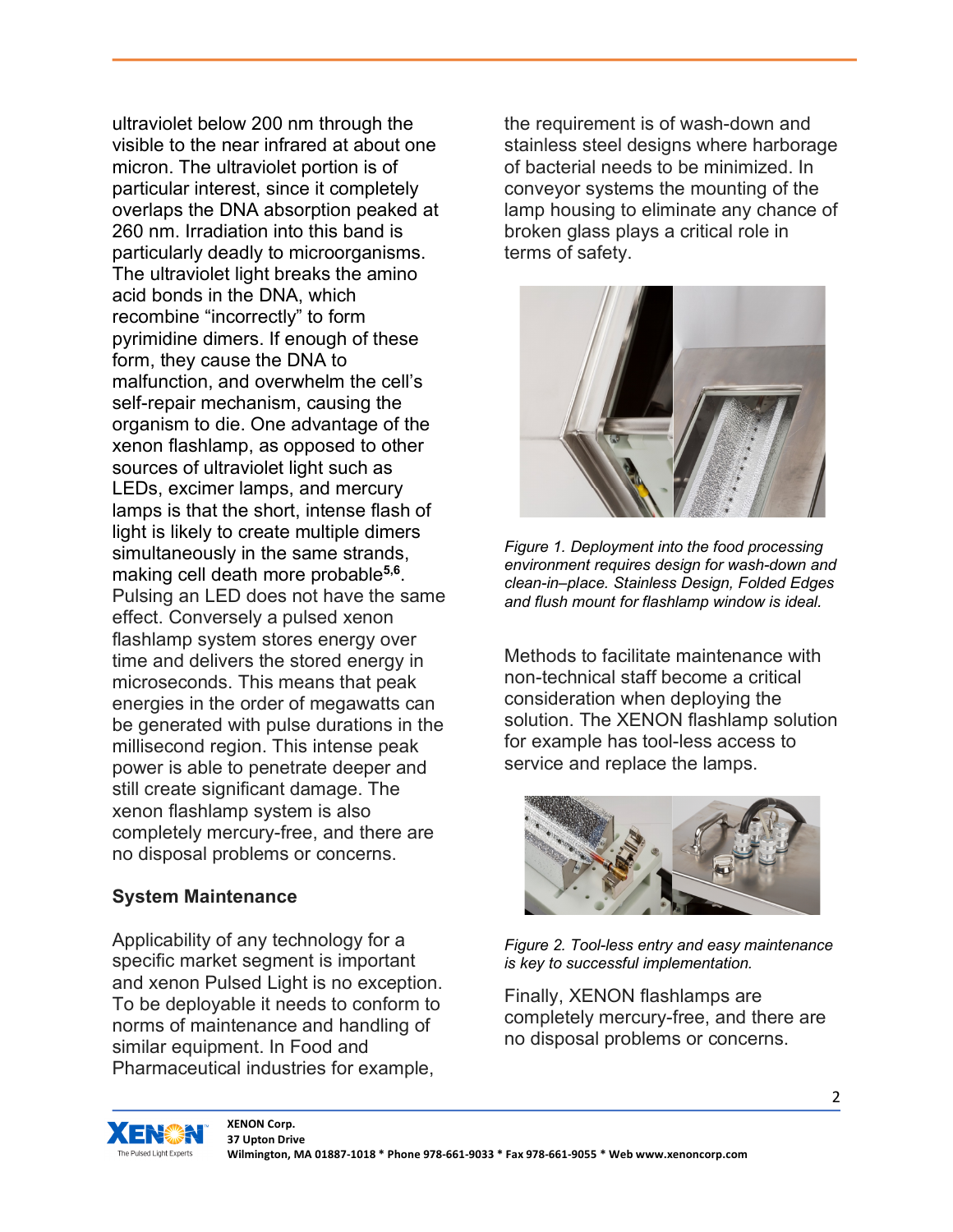### **Flashlamp Spectrum**

Another advantage of the xenon flashlamp is that its broadband output contributes to sterilization by other, still not fully understood, light-activated methods. One of these possible mechanisms is the breakdown of cell walls by short-wave visible light at about 405 nm7,8. Whatever the actual mechanism, it has been demonstrated that irradiating surfaces with longer wavelength light in addition to deep ultraviolet significantly increases the lethality of the treatment**<sup>9</sup>**. The output of ultraviolet LEDs and excimer lamps, while not as narrow in wavelength as lasers, are still essentially monochromatic, and do not exhibit these multi-wavelength effects. Some UV LED systems, in fact, have started adding extra LEDs working at a longer wavelength, but still only provide two wavelengths instead of a continuum.

## **System Integration**

The Pulsed Light irradiation can be retrofitted to systems already in use, will not interfere or interact with many other of the "hurdle" treatments, and does not create activated species or unwanted chemical changes. One of the important aspects of this technology is its low temperature properties. This is significant in food processing where sanitization of the product is required but the product is frozen or fresh and potential "cooking' must be avoided and the food flavor or nutritional value unaltered. This low temperature characteristics comes about because the pulse ON time is thousand times shorter than the OFF time typically and thermal inertia of the materials does not

allow for any significant temperature increase.

#### **Process Validation**

The successful deployment of XENON flashlamp solutions will require validation to the specific process parameters like conveyor width and speed. Once this is known however, the technology is scalable by the addition of multiple flashlamp systems to scale with faster throughput demands.



*Figure 3. Pull away design are best solutions for mounting and servicing in confined areas.*

Typical conveyor solutions which keep cycling through multiple times a day, the Pulsed Light treatment has a cumulative benefit, so that repeated use of it on a moving belt itself will, in time, irradiate the entire length of the belt. Repeated exposures of the same portions of the belt will work to eliminate any residual organisms, as well as attacking new ones deposited since the last exposure.

In conclusion, xenon flashlamp technology for the treatment of conveyors is an ideal hurdle technology for the Food and Pharmaceutical industries. They are effective in continual reduction in bio-burden associated with the conveyor and can be a straight forward retrofit of the technology to existing lines. Their non-